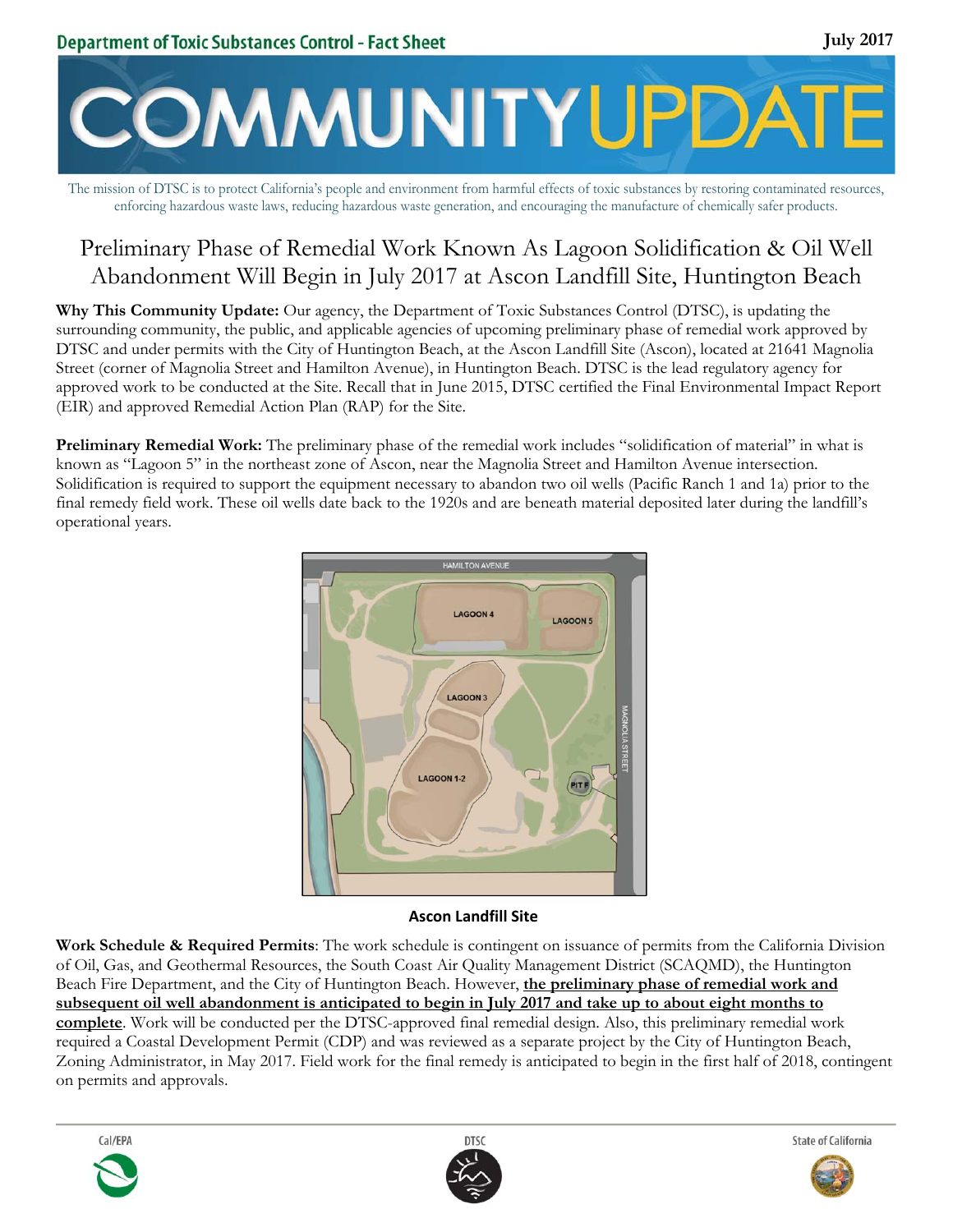# **Preliminary Phase of Remedial Work & Oil Well**

**Abandonment:** The Lagoon 5 solidification and oil well abandonment are planned between the hours of 7:00 a.m. and 8:00 p.m., Monday through Friday. Workers may arrive prior to the 7:00 a.m. work hour, but will not begin until 7:00 a.m. If necessary, work may occur outside these core work hours, and if so, workers will be considerate of area neighbors. Worker vehicle and site equipment will be parked onsite. The following is the anticipated implementation sequence for field activities:

#### **FIRST PHASE – Mobilization: Work Duration – 1 to 2 Weeks**

The first phase involves mobilization of workers and equipment to the Site, such as excavators, loaders, dump trucks, bulldozers, soil compactors, and water tanks, as needed. The duration of this work is expected to be approximately one to two weeks.

### **SECOND PHASE – Solidification: Work Duration – 1-1/2 to 2-1/2 Months**

Cement (or similar reagent) will be mixed with materials in Lagoon 5 to provide a surface capable of supporting construction equipment, and a high-strength geotextile will be installed, if necessary. An access road/ramp will be constructed to provide access for the drill rig and equipment required for the oil well abandonment. Air quality, dust, and odor will be closely monitored during the work, and dust and odor suppressants applied as needed. Air monitoring stations will be installed around the perimeter of the Site, and air quality technicians will conduct real-time monitoring.

#### **THIRD PHASE – Oil Well Abandonment: Work Duration – 3 Months**

Additional equipment will be brought to the Site during this phase, such as a drill rig, container tanks, and crane. The drill rig and/or crane may be 40 to 110 feet above ground and are the tallest pieces of equipment that will be used during the oil well abandonment. The work in this phase involves excavation of solidified material around the wells and physical abandonment of the two oil wells to present-day requirements.

# **FINAL PHASE – Demobilization & Cleanup: Work Duration – 1 to 3 Months**

This step involves removal of equipment and material after demobilization of the drill rig and supporting equipment.

# **Safety Measures:**

Public & Worker Safety – An air monitoring program will be implemented throughout the duration of the preliminary phase of the remedial work in accordance with the SCAQMD Rule 1150/1166 permit for the Lagoon 5

solidification and construction of the access ramp and the Air Monitoring Plan approved for this project. This will include real-time air quality monitoring and odor monitoring along the perimeter.

**Wind Monitoring –** Wind monitoring will be conducted during the work. No excavation, grading, or solidification will occur if the wind speed is greater than 15 miles per hour (mph) (averaged over 15 minutes) or wind gusts exceed 25 mph.

**Dust Suppression & Monitoring – Excavation areas,** excavated material, and earthen roadways will be watered to suppress and minimize potential dust emissions. Dust monitoring will also be conducted during excavation and grading activities to ensure dust emissions remain at safe levels.

**Haul Route –** The haul route is approved by the City of Huntington Beach. The route avoids nearby schools and minimizes traffic near residential neighborhoods. Site workers will be positioned with flags at the entrance and exit to the Site during hauling activity to assist with pedestrian and vehicle safety.

### **24-Hour Public Hotline – (714) 388-1825 DTSC wants to hear from you if you have**

**questions or concerns.** This 24-hour hotline is established for this work by the Responsible Parties to ensure questions or concerns from residents and the public can be responded to promptly. Calls received will be responded to, and a report of the contact and response will be provided to DTSC for further outreach, if appropriate.

# **Information Repository Locations**

Site documents including the Remedial Action Plan and California Environmental Quality Act (CEQA) related documents are available for public review electronically at www.EnviroStor.dtsc.ca.gov, and at the following Information Repositories:

Huntington Beach Central Library 7111 Talbert Avenue Huntington Beach, CA 92648-1232 (714) 842-4481 Monday:  $1 \text{ pm} - 9 \text{ pm}$ Tues., Wed., Thurs.: 9 am – 9 pm Fri., Sat.: 9 am – 5 pm Saturday: 9 am – 5 pm Sunday: Closed

NOTICE TO HEARING IMPAIRED: TTY users may use the California Relay Service @ 711 or 1‐800‐855‐7100. You may also contact the Public Participation Specialist listed at the end of this update.

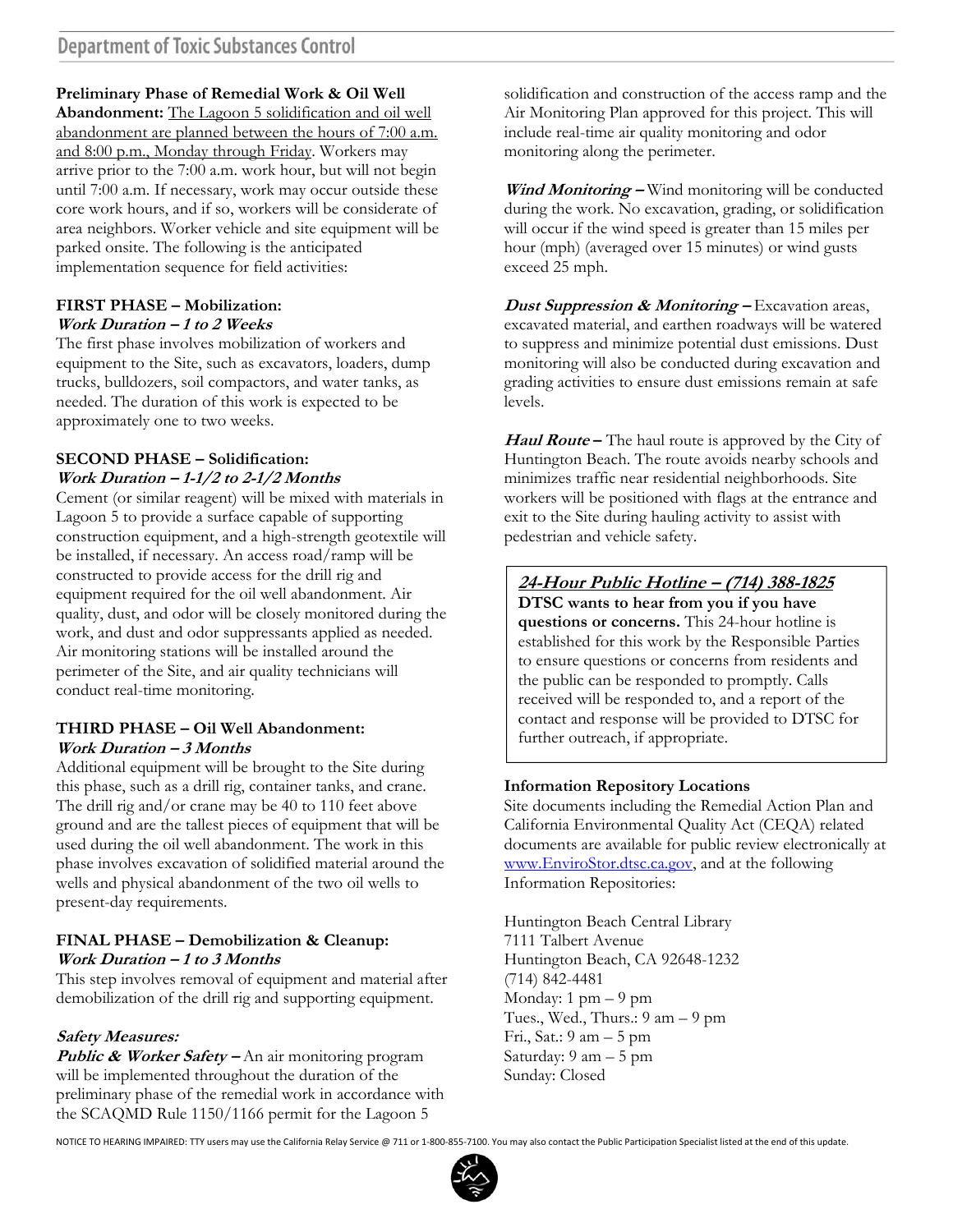# **Department of Toxic Substances Control**

Banning Branch Library 9281 Banning Avenue Huntington Beach, CA 92646-8302 (714) 375-5005 Tues., Wed., Thurs.: 9 am – 6 pm Fri., Sat.: 9 am – 5 pm Sun., Mon.: Closed

Department of Toxic Substances Control 5796 Corporate Avenue Cypress, CA 90630-4732 (714) 484-5300 Mon. – Fri.: 8 am – 5 pm Please contact Jone Barrio at the above number to make an appointment.

#### **Additional Information Sources**

Site documents are also available for electronic review on DTSC's EnviroStor website at www.EnviroStor.dtsc.ca.gov. Enter "Huntington Beach" as the City and select "Ascon Landfill" in the list of projects within the scroll-down menu. Then click on "Ascon Landfill" again on the map (pop-up window). Then, click on the "Activities" and "Community Involvement" tabs for a list of documents available for review.

If you would like DTSC to notify you via e-mail when new EnviroStor documents, such as workplans and reports, are available online for this Site, please click on the "Sign up for E-mail Alerts" link to the right of the Site name and complete the sign-up form.

Documents made available to the public by DTSC can be made available in an alternate format (i.e., Braille, large print, etc.) or in another language, as appropriate, in accordance with State and Federal law. Please Contact Stacey Lear, DTSC Public Participation Specialist, for assistance with alternative formats.

#### **Whom to Contact at DTSC for Information**

If you have any questions about the Ascon Landfill Site, upcoming preliminary phase of remedial work, or other related project activities please contact the following DTSC staff:

Scarlett Xihong Zhai, DTSC Project Manager 5796 Corporate Avenue Cypress, CA 9030-4732 E-mail: Xihong.Zhai@dtsc.ca.gov (714) 484-5316

Stacey Lear, Public Participation Specialist Department of Toxic Substances Control 5796 Corporate Avenue Cypress, CA 90630-4732 E-mail: Stacey.Lear@dtsc.ca.gov (714) 484-5354

### **Media Inquiries**

Sandy Nax, Public Information Officer Department of Toxic Substances Control P.O. Box 806 Sacramento, CA 95812-0806 (916) 327-6114 E-mail: Sandy.Nax@dtsc.ca.gov

For More Information about the Ascon Landfill site, visit www.EviroStor.dtsc.ca.gov, or www.ascon-hb.com. For more information about our department, please visit our website at www.dtsc.ca.gov.